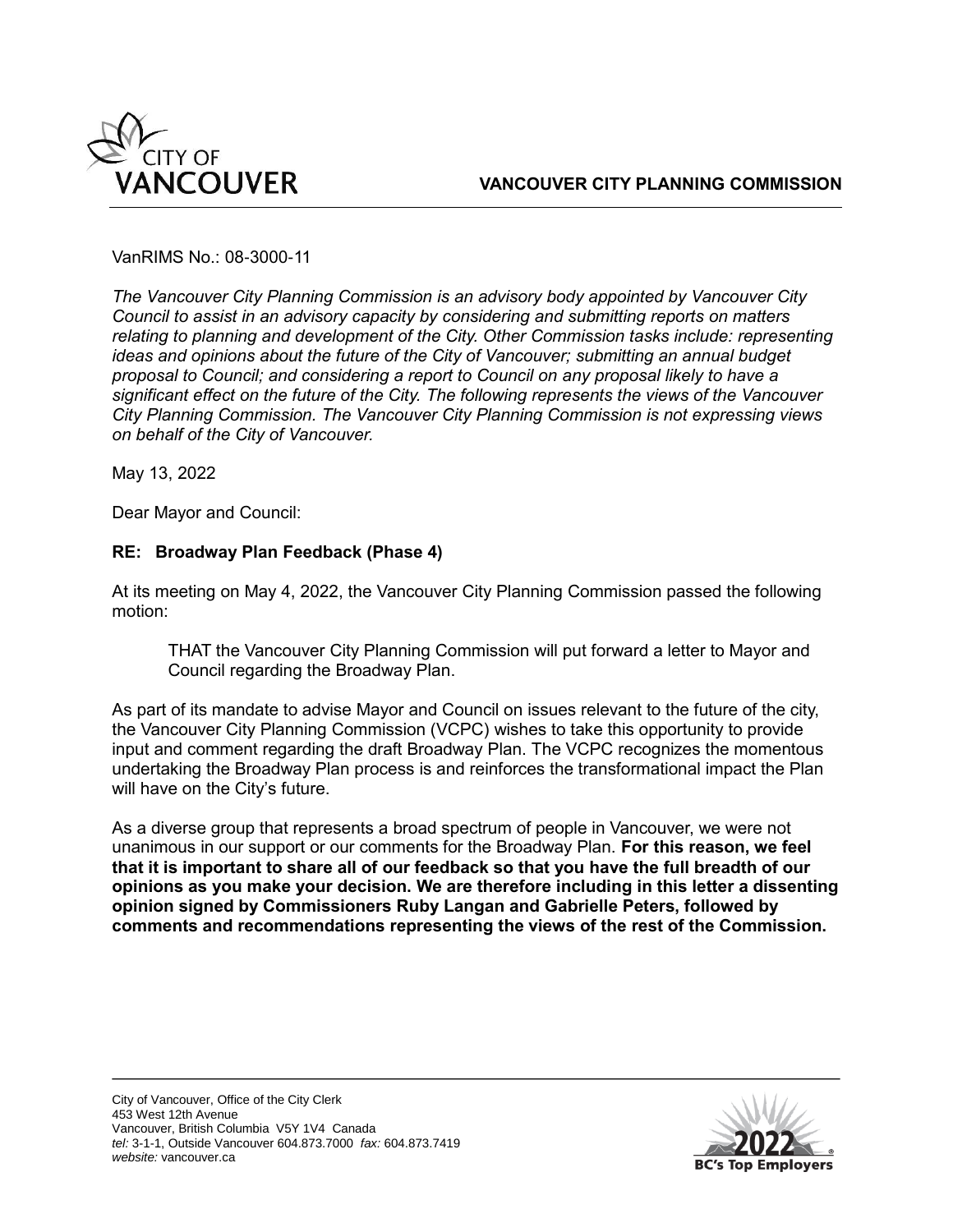## **Dissenting Opinion**

Disabled people are dying due to their inability to secure housing that is affordable and accessible to them. In some cases people are actually applying for MAiD (medical assistance in death) who were not terminally ill nor near the end of life, specifically as a result of their inability to secure housing that is accessible to them.

The lack of actually affordable and fully accessible housing is a human rights crisis and we are in an emergency situation. And yet there has been no political recognition or provision of an emergency response to this fact.

For this reason we ask that the Mayor and Council reject the current Broadway Plan. The plan includes motherhood and apple pie statements about diversity, accessibility, and inclusion without any specifics. And yet, the same is not true of density. The plan does not simply state that it will aspire to density. It is quite specific. The City must include a similar level of detail about what exactly is meant by diversity and inclusion and must be very specific about accessibility.

In order to prevent more unnecessary deaths the City of Vancouver must immediately establish guidelines that go beyond the current standard for accessibility.

Air conditioning must be standard in all housing and universally applied in the same way that heating currently is.

Accessibility standards must include the multiple accessibility needs that exist, often in combination, including but not limited to those with severe allergies, scent, chemical, environmental and sound sensitivities.

To this end, the City of Vancouver must identify an area of land suitable for small, detached units for those whose accessibility needs prohibit them from being able to live in multi-family buildings.

The City of Vancouver must also immediately adopt trauma-informed design standards for its shelters and housing and incorporate them as part of accessibility standards.

The City of Vancouver must create transitional trauma-informed housing options for those transitioning from extended periods of living outdoors in tents.

A basic of housing design is emergency evacuation. It is illegal to build housing without including those elements that have been deemed necessary for non-disabled people to escape in a fire or other emergency. It is currently legal to house disabled people in housing where they have no means of independent escape during a fire or emergency. The fire standards for housing need to be brought in line with human rights and this must be reflected in design and accessibility standards for housing.

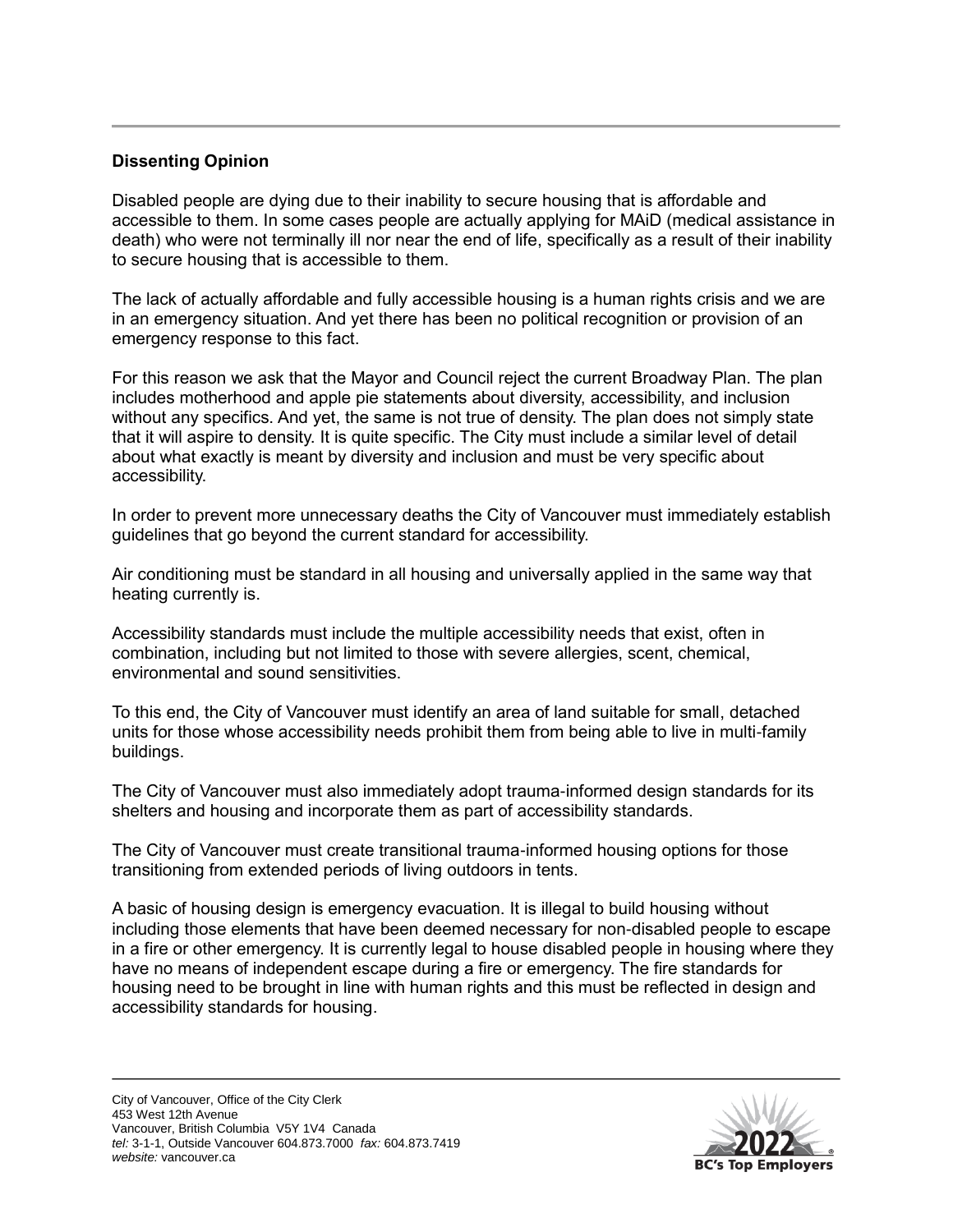There must be a complete citywide ban on poor doors. Protection for tenants must not only include the ability to move back at the same or lower rent, but into a space with the same amount of square footage. Moving costs for tenants must also be included.

Multiple crises overlap and converge and disabled people, particularly those who are poor and low income, racialized and otherwise marginalized, are dying as a direct result of government policy. It is time to put policies in place that will save lives, not end them.

Sincerely,

Gabrielle Peters Ruby Langan Commissioners, Vancouver City Planning Commission

## **VCPC Comments and Recommendations**

VCPC urges Council and Staff to consider the following:

● **Inclusion, Diversity, and Accessibility:** We are pleased to see that principles of diversity, inclusion, and accessibility are embedded throughout the plan. However, without clear definitions or metrics, those words can become afterthoughts. Diversity, inclusion, and accessibility should be as easily defined and measured as density and zoning areas.

**Recommendations:** Have explicit definitions for diversity, inclusion, and accessibility within the plan, and how those definitions relate to all policy areas. Suggestions include: no poor doors, no separate entrances or paths for accessibility, and inclusion of specific building and public space designs from different communities.

● **Built Form:** Many of the 'Mid- to High-Rise' and 'High-Rise' Apartment Areas specify a maximum of two towers per block. This policy suggests that tower locations will be determined as applications are reviewed/permitted. The practicality of this process is questioned and is anticipated to create an inefficient approvals process. Situations can be foreseen where applicants race against one another and further pressure the approvals process to be considered the 1st or 2nd permitted tower on the block. In areas with high development interest, future 'spot' rezonings can be anticipated to permit 3rd or 4th towers. The policy also does not set out a process for blocks wherein tower developments already exist.

The creation of higher density 'Station Areas' are inconsistent and limited. The application of 'Station Areas' have a geographic discrepancy east/west; the Granville and Arbutus Station Areas are limited to the adjacent station blocks (all within less than a

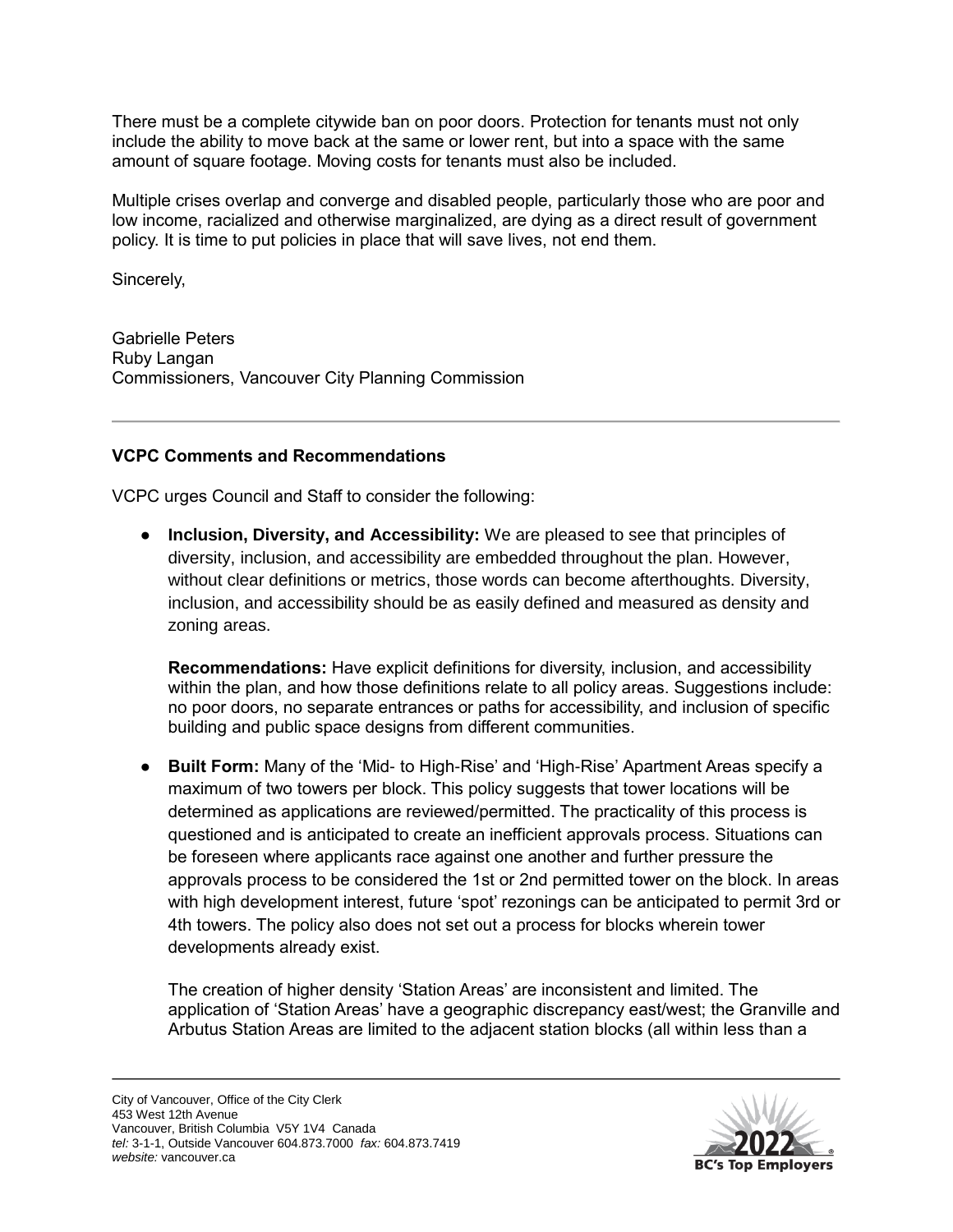170m radius of the station) whereas on the east side the Main Station Area consumes multiple blocks, many not adjacent to the station itself and as far as half kilometer away.

Additionally, there is some concern in the Draft Land Use policies that the relationship between height and density, particularly in the shoulder areas, may need more consideration and definition. Specifically, the concern is with the density of 9.0-10.0 FSR applied in shoulder areas (Granville/Burrard Slopes Area B, Broadway Should areas) with only 25-30 storey building heights, which would lead to dense and blocky towers. Allowing these buildings to reach 35 storeys, which would still provide a step down from station areas, would lead to thinner floor plate sizes. Other relationships between FSR and building height should be further studied to see the resulting forms.

**Recommendations:** Approach station area development equally east/west, review the creation of limited Station Areas at Granville & Arbutus.

Anticipate locations where higher densities/towers are appropriate and will be desired, and provide relevant development permissions (as opposed to considering tower development at 2 per block).

● **Family Friendly Corridor:** The Broadway Plan's growth can anticipate an increase in families in the corridor. Current schools and childcare centres in the area are already at capacity, many with lengthy waitlists. These pressures will be combined with the additional demand created by the Senakw development. The Broadway Plan outlines an objective for approx. "250-400 replacement and new childcare spaces" dependent on funding that is either unconfirmed (ie. senior levels of government) or that will be created through the development itself (ie. DCLs, CACs) leaving the delivery of any additional family-oriented infrastructure (ie. childcare or schools) to follow development.

**Recommendations:** Incentivize the creation of new purpose-built in-home multi-age childcare in new residential development through density bonusing programs or parking reductions (ie. the creation of purpose-built residential units that are 'pre-designed' to meet the in-home multi-age childcare requirements).

Engage the Ministry of Education and Vancouver School Board to anticipate and serve the Area's projected school enrollment demands in before more families move into the **Corridor** 

Work with MoTi to ensure that childcare is congregated as close as possible to transit stations, and even within transit stations. There is a section that speaks to childcare and did not mention the co-locational use between child care and transit (especially along the new proposed and existing train routes).

● **Businesses:** The Broadway Plan area currently has a diversity of office, retail, industrial, service, and health related employment areas. In particular there are many businesses in the corridor that promote repair, as opposed to replacement, reducing overall consumption and carbon use. Maintaining these services and employment

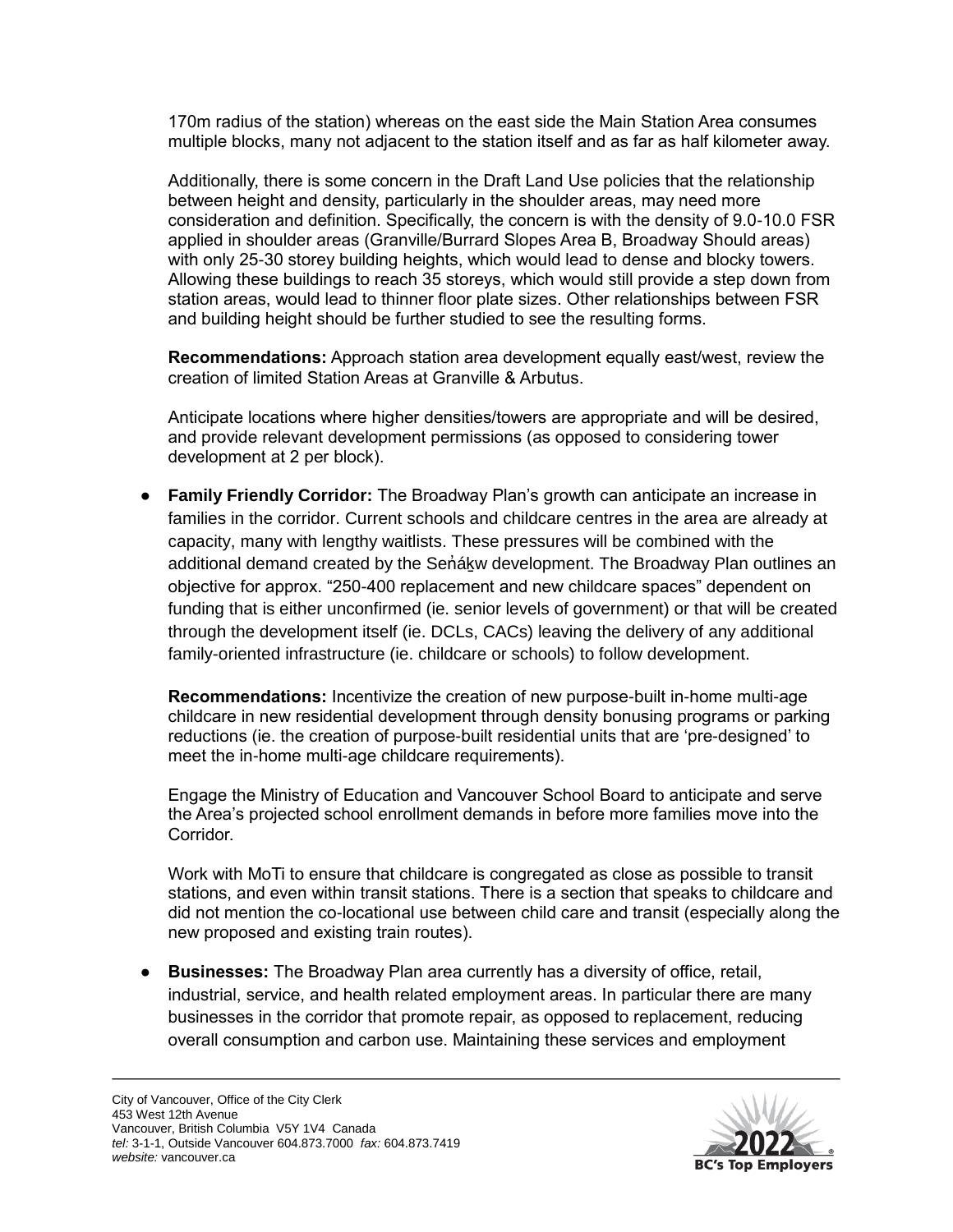opportunities will lessen the need to commute out of the area for daily needs, thus reducing residents' anticipated carbon footprint.

The Plan sets out multiple goals for preserving and protecting 4 identified industrial and employment areas, but more policy to preserve Broadway's commercial diversity is encouraged.

**Recommendations:** Create policy to maintain and enhance Broadway's commercial diversity, with special attention to businesses that fall under the Climate Emergency Action Plan.

Under light industry (with no noxious and dangerous businesses), co-locate affordable housing and also childcare centres in these areas as well.

Ensure greater opportunities in neighbourhoods with laneways to have Accessory Commercial Units such as small coffee kiosks, community food pantry opportunities, home based childcare opportunities (utilizing aspects of the lane way as the outdoor play area), small fresh groceries etc.

● **Affordable Housing:** The Plan sets out significant rental supply goals for both market and below/non-market development which is applauded. The Broadway Plan should further define its support for tenants given the anticipated level of redevelopment set to occur.

The Plan aims to enable renters to stay in their neighbourhood, with minimal displacement and permit their return to renewed or redeveloped rental sites at "discounted rental rates" equivalent to 20% below city-wide average market rents. It is unclear the term of the 'discounted' rental rate (i.e. is it tied to the tenant or the unit?). If the former, there is an anticipated net loss of affordable units as tenants frequently relocate when displaced.

The Plan does not currently identify a process for preserving rents at existing rates for tenants currently living in market rental buildings that will be redeveloped. The Plan states that 83% of existing purpose-built rentals in the area are over 50 years old. It is anticipated that many of these renters have long-standing tenancies that are significantly below current market rates.

In anticipation of new rental opportunities, the Plan predominantly focuses on serving market and (just) below-market renters. The Plan needs to further anticipate, support and include the creation of new housing for those of greatest financial need and experiencing homelessness (ie. shelters, supportive housing).

**Recommendations:** Protect existing rent levels for tenants in rental buildings anticipated to be redeveloped.

Identify and include opportunities for new shelter and supportive housing developments.

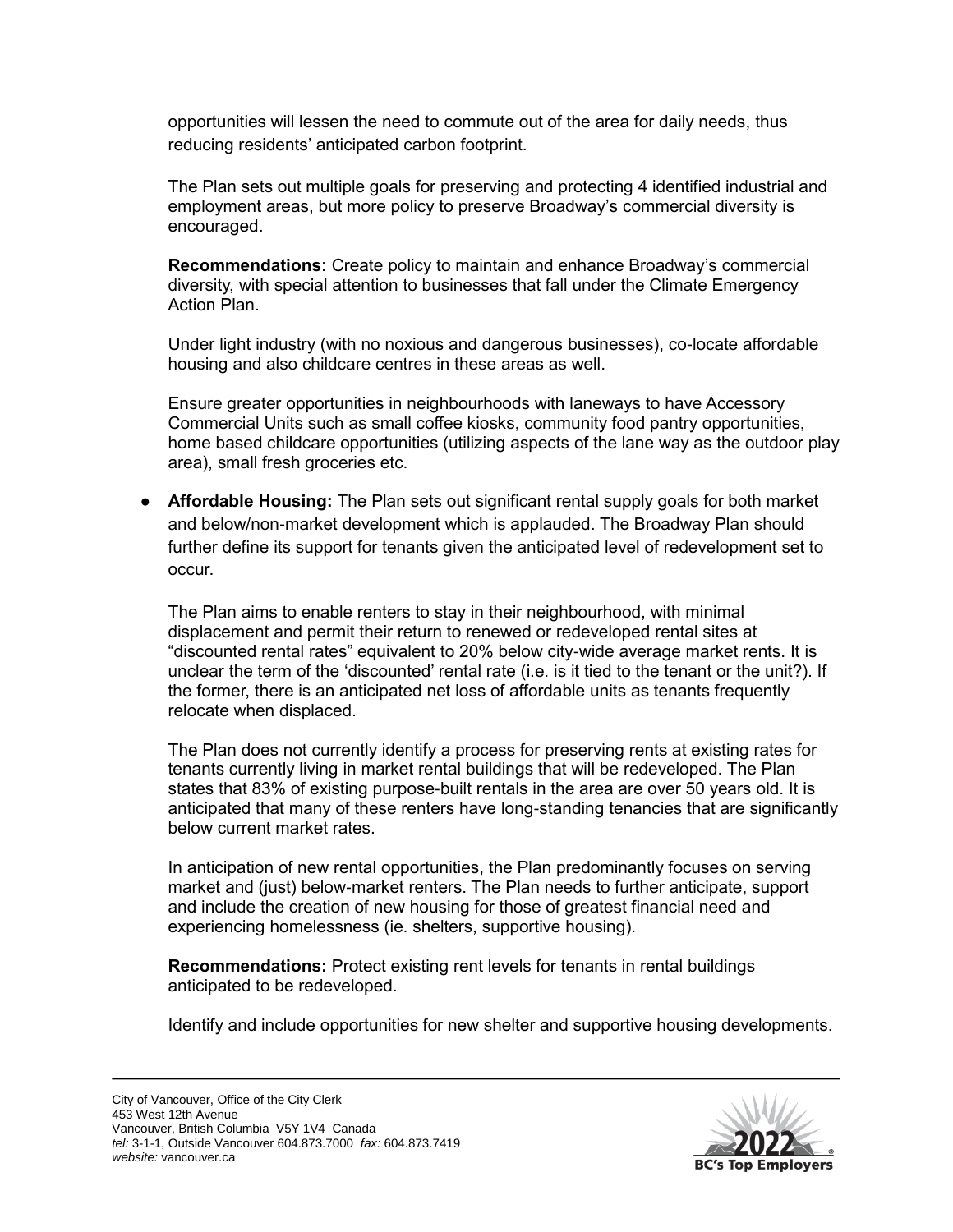● **Public Space:** The reduction of vehicular lanes along Broadway and transformation into the public realm is celebrated. This redesign largely focuses on exterior public spaces and is encouraged to take into account the creation of new interior public spaces, to provide accessible areas to warm/cool and seek shelter. And, as Broadway becomes a Great Street, it must become a more accessible street. This includes more benches and public seating in both public areas and along sidewalks.

**Recommendations:** Include areas of interior public space that are safe, accessible, and free for residents and ensure that existing public space is preserved and enhanced.

Ensure that public seating is available and accessible at regular intervals in both public spaces and along sidewalks.

Ensure that for social service buildings in closest proximity to transit stations, etc., that wayfinding details and access to washrooms as a public and human right use can be mapped out and programmed as an accessibility need in the absence of access to washroom facilities in Skytrain stations.

● **Climate Justice and Community Resilience:** The Plan calls for sustainability and resilience measures such as green buildings, use of low-carbon energy, and seismic resilience. However, we are already seeing the immediate and fatal effects of climate change in our city, with disproportionate impacts on equity-denied communities. We encourage further thought into embedding climate justice and ways for community resilience to flourish into the Plan.

**Recommendations:** Embed principles of climate justice and community resilience, including adaptability of indoor public spaces for cooling or clean air shelters and spaces for mutual aid.

Identify laneways in residential areas and potential commercial areas where loading areas aren't located in the rear lane that could be changed into laneway parks and green spaces, in the absence of park development and in order to deal with concerns and complaints that there aren't enough parks.

We greatly appreciate the time that staff has spent on the Plan and the transformative effect that it will have on our city. As you deliberate, we encourage you to think about the Broadway Plan as not just a land use plan, but as a *people* use plan, and to keep in mind the people that will live, work, and move through the Broadway Corridor for decades to come.

Sincerely,

Robyn Chan Chair, Vancouver City Planning Commission